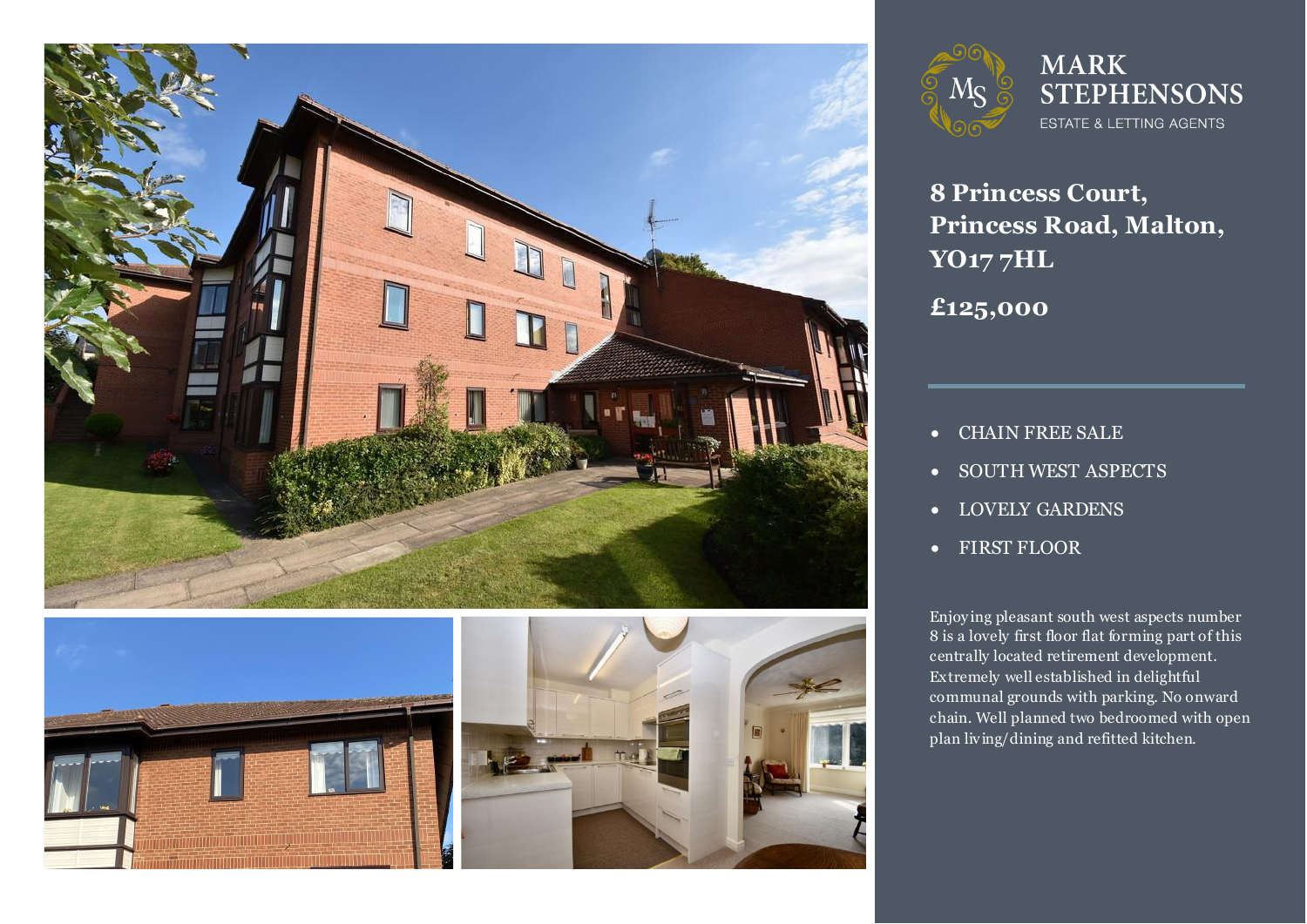

#### GROUND FLOOR

### DIRECTIONS

The property is centrally located within close proximity of nearby shops and amenities and is best found by simply heading out of the agents Malton office turning left at the traffic lights (Butcher Corner) onto Wheelgate turning right immediately before the Blue Ball public house onto Princess Road and then right into Princess Court.

**SERVICES** All mains services are connected to this property.

COUNCIL TAX Band B.

ENTRANCE HALL Fitted cupboard with hot water cylinder. Night storage heater and door into:-

LIIVNG ROOM Double glazed bay window. Night storage heater.

KITCHEN/DINER Fitted base and wall units. Integrated oven and hob. Electric radiator.

BEDROOM ONE Double glazed window. Fitted wardrobe. Night storage heater.

BEDROOM TWO Double glazed window. Electric heater.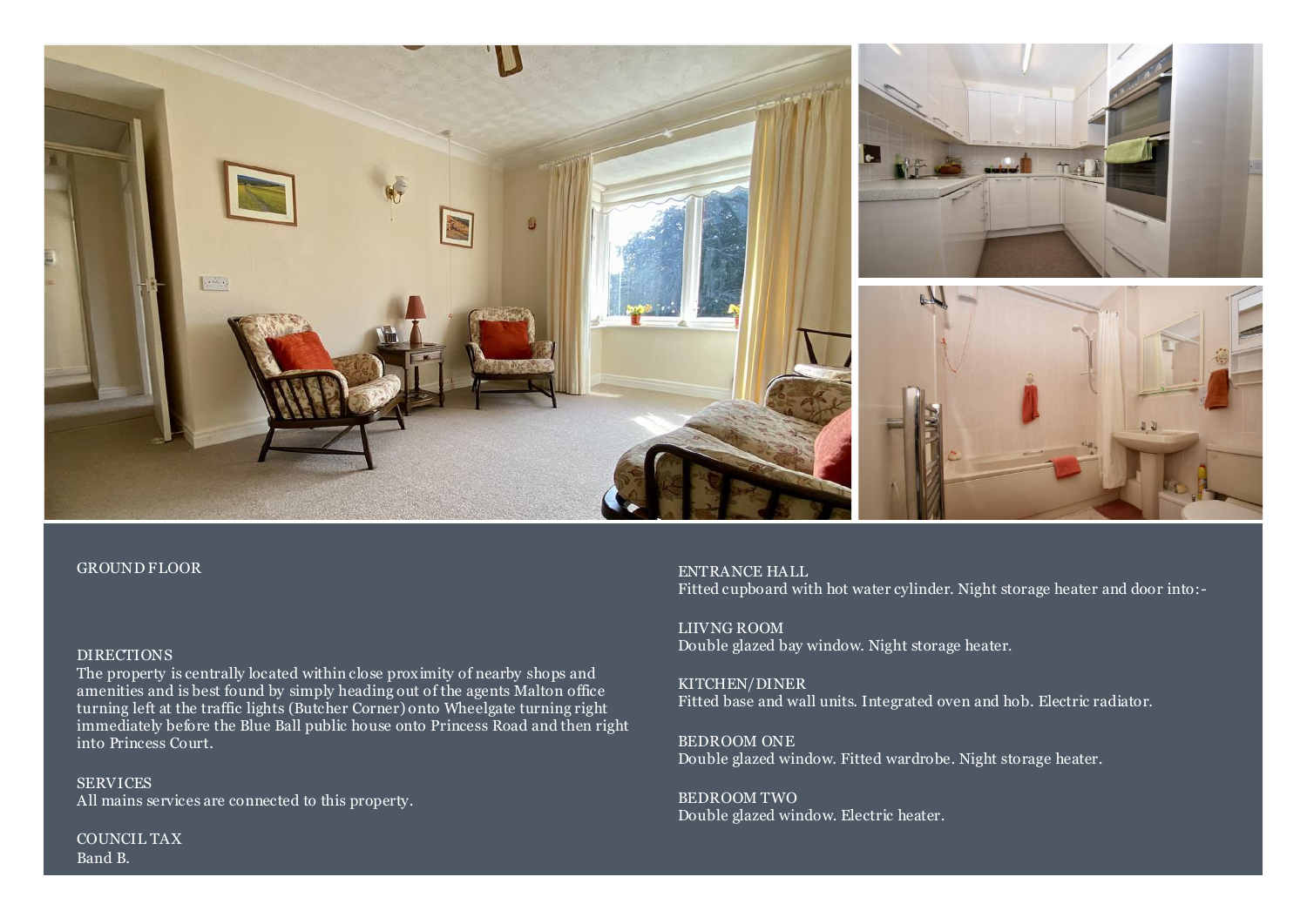



BATHROOM Three piece suite with shower over bath. Heated towel rail.

OUTSIDE Communal gardens and grounds with roof terrace.

## Resident and visitor car parking.

TENURE Leasehold - 99 y ear lease from 1985.

ADDITIONAL INFORMATION Available to those 60 y ears old or over. Service charge of £185.45 per calendar month.